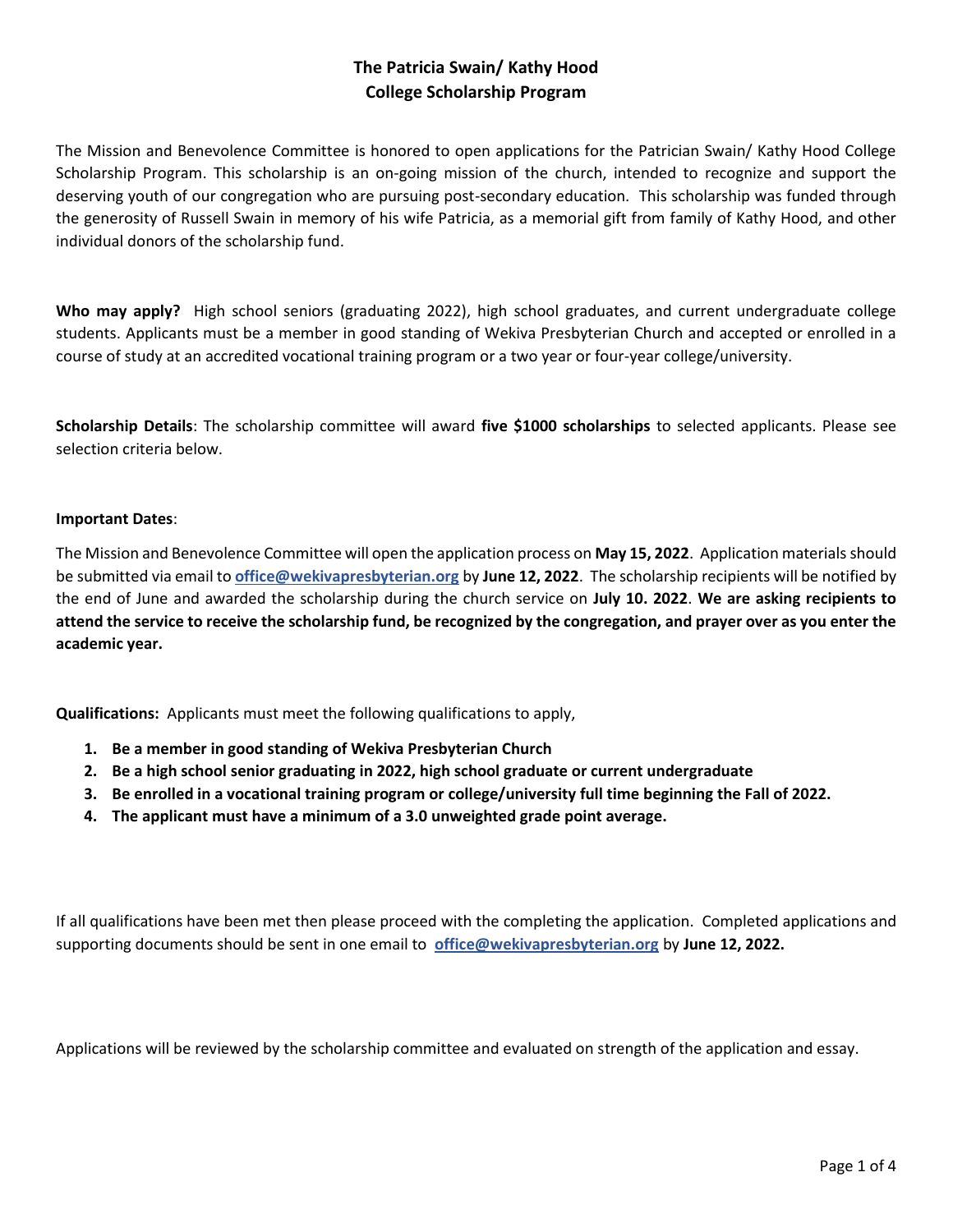## **Patrician Swain and Kathy Hood Scholarship Application — 2022-2023**

Name:

Permanent Address:

Telephone Number:

Email:

Date of birth:

Parent/Guardian Name:

Parent/Guardian Address:

Parent Telephone Number:

Parent Email: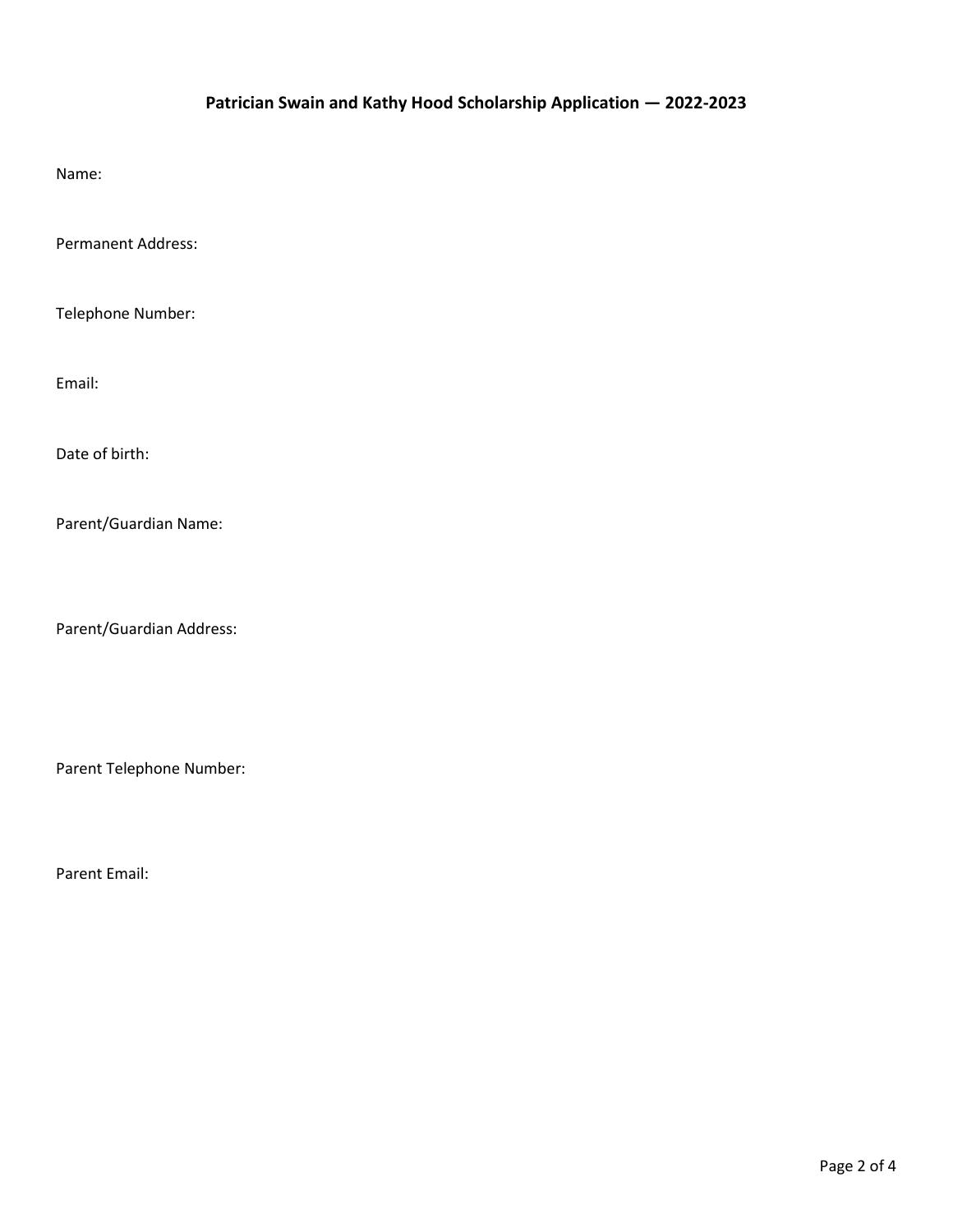### **SCHOOL INFORMATION:**

**Applicants Must Include a Current High School or College Transcript with Grades**

Student Status 2021-2022

High school senior College College

School Information for 2022-2023

Name of School:

School Address:

Anticipated major: